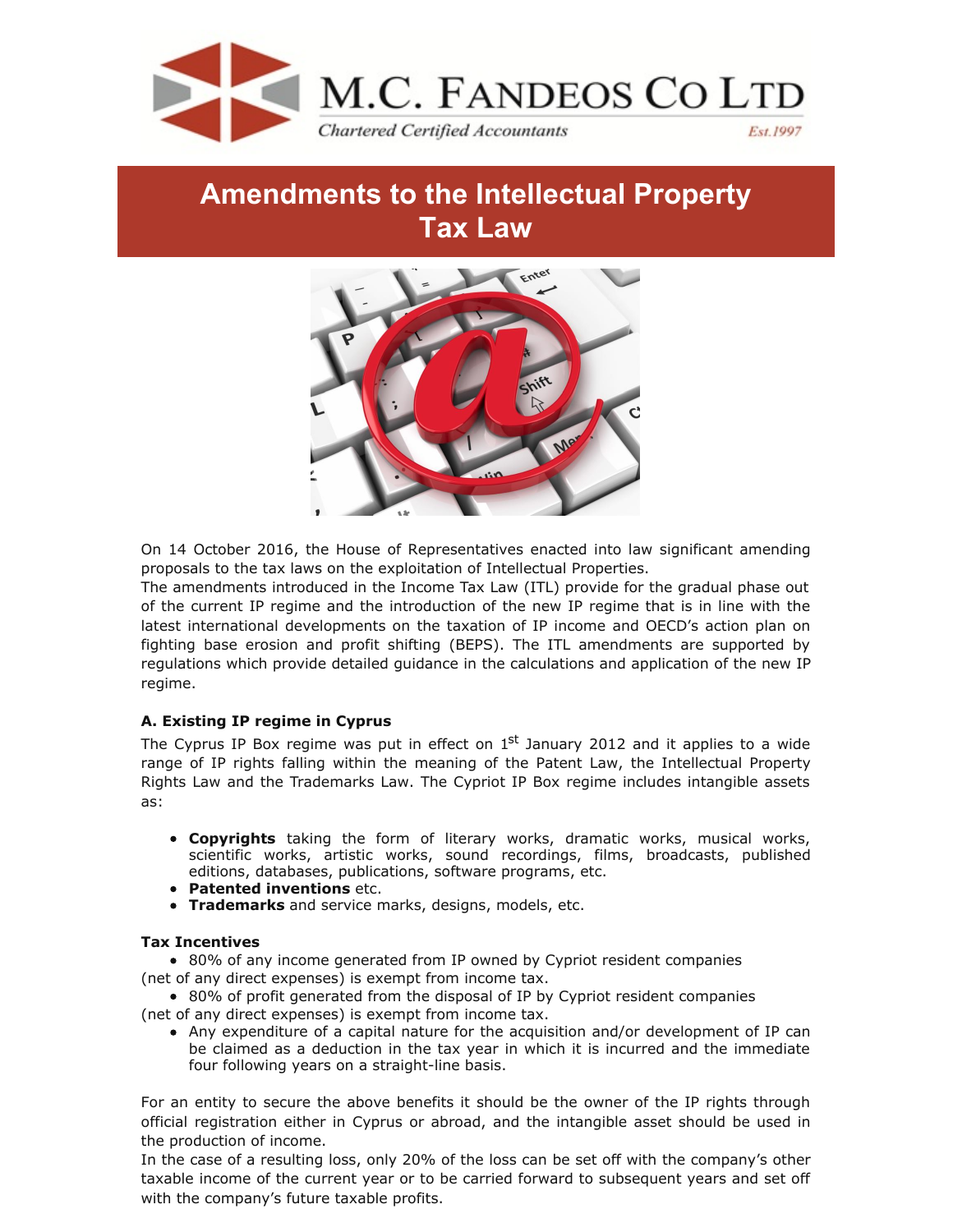#### **B. Transitional arrangements for existing IP regime**

There are transitional provisions for persons who have entered the existing IP Box regime, which enable them to continue claiming the benefit until 30 June 2021 with respect to intangible assets, which:

- were acquired before 2 January 2016, or
- were acquired directly or indirectly from a related person during the period from 2 January 2016 until 30 June 2016 and which assets at the time of their acquisitionwere benefiting under the IP Box regime or under a similar scheme for intangible assets in another state, or
- were acquired from an unrelated person or developed during the period from 2 January 2016 until 30 June 2016.

There are also transitional provisions until 31 December 2016 for intangible assets purchased from a related party which prior to their purchase were not under the same or a similar IP regime.

# **C. Provisions for the new IP regime**

Under the new IP regime, 80% of the**qualifying** profits which are generated from the qualifying assets will not be taxable. In calculating the qualifying profits, the new regime adopts the 'Nexus' approach. According to this approach, the level of the qualifying profits is positively correlated to the extent the claimant performs R&D activities to develop the qualifying asset.

The taxpayer may choose to forego the whole or part of the deduction. Furthermore, where the calculation of qualifying profits results in a loss, only 20% of this loss can be set off with the company's other taxable income of the current year or to be carried forward to subsequent years and set off with the company's future taxable profits.

**Qualifying intangible asset (QA)** means an asset which was acquired, developed or exploited by a person in furtherance of his business, (excluding intellectual property associated with marketing) and which is the result of research and development activities and includes intangible assets for which only economic ownership exists.

These assets are:

- Patents as defined in the Patents Law.
- Software Computer programs
- Other IP assets that are non-obvious, useful, and novel, where the person which utilizes them in furtherance of a business does not generate annual gross revenues exceeding €7.500.000 (in case of a group of companies not exceeding Euro 50.000.000).

Business names (including brands), trademarks, rights to public presence, image rights and other intellectual property rights used to market products and services are not considered as qualifying intangible assets.

In contrast to the previous application of the law, the current application offers a tax benefit only on qualifying profits which are calculated using the nexus formula taking into consideration the value of the qualifying profits arising from qualifying assets, and the qualified expenditures.

# **Other amendments relating to intangible assets**

- Any person who claims benefit under the above regime is obligated to maintain proper books of account and records of income and expenses for each intangible asset.
- The cost of acquiring intangible assets can be amortised over the period of the useful life of the asset in accordance with accepted accounting principles, with the maximum period being 20 years.
- Upon the disposal of such an intangible asset, a balancing statement should be prepared with any balancing addition being subject to Income Tax and any balancing deduction being tax deductible. The taxpayer has the option not to claim capital allowances for such intangible assets in a particular tax year.

**This information has been prepared for the general information only and is not intended to be relied upon as accounting/tax or other professional advice.**